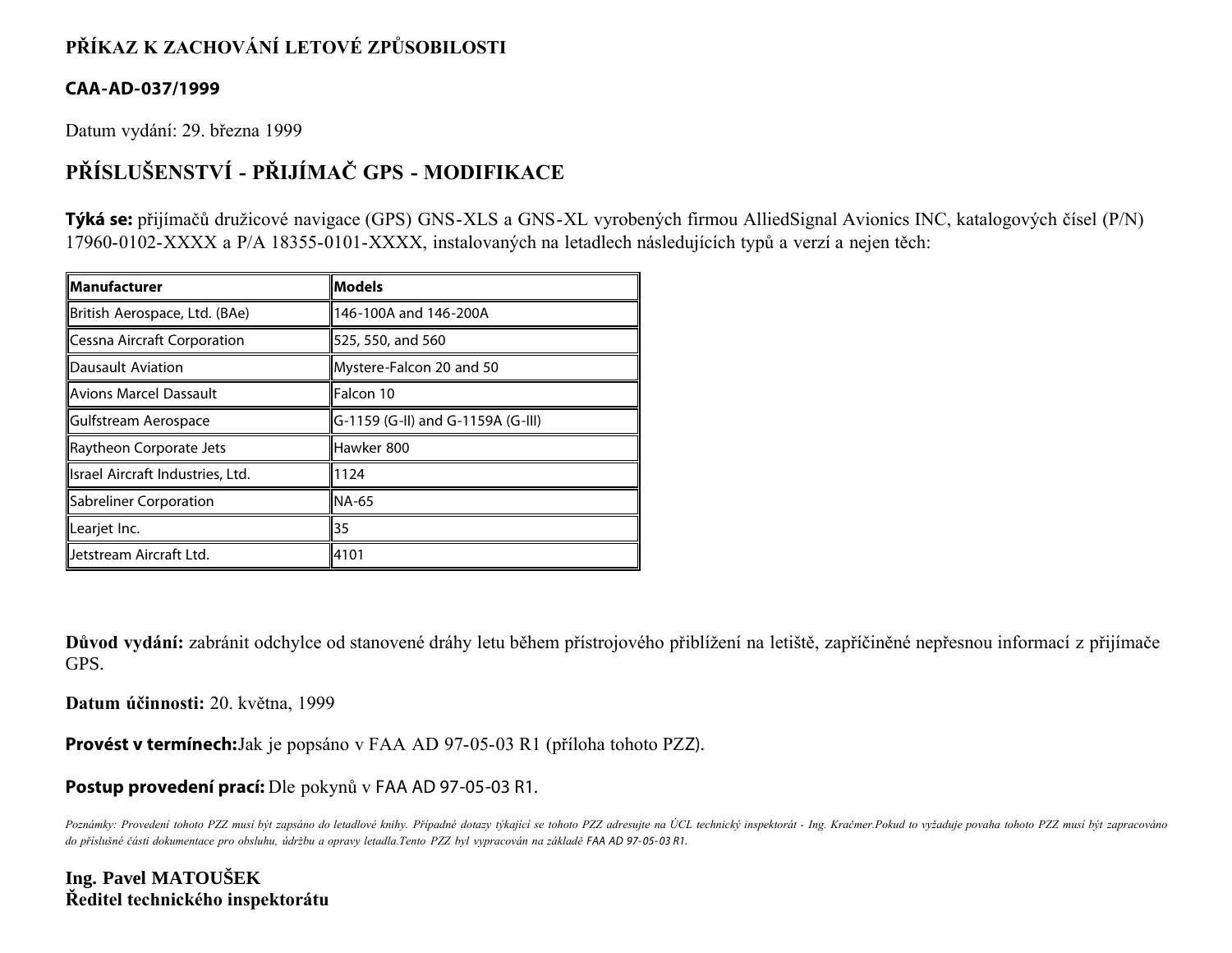## Úřad pro civilní letectví

97-05-03 R1 ALLIEDSIGNAL AVIONICS INC.: Amendment 39-11064; Docket No. 97-CE-07-AD; Revises AD 97-05-03, Amendment 39-9947.

Applicability: Models GNS-XLs and GNS-XL global positioning systems (GPS), part numbers (P/N) 17960-0102-XXXX and P/N 18355-0101-XXXX, respectively, installed on, but not limited to the following aircraft, certificated in any category:

| <b>Manufacturer</b>              | <b>Models</b>                     |
|----------------------------------|-----------------------------------|
| British Aerospace, Ltd. (BAe)    | 146-100A and 146-200A             |
| Cessna Aircraft Corporation      | 525, 550, and 560                 |
| <b>IDausault Aviation</b>        | Mystere-Falcon 20 and 50          |
| Avions Marcel Dassault           | Falcon 10                         |
| Gulfstream Aerospace             | G-1159 (G-II) and G-1159A (G-III) |
| Raytheon Corporate Jets          | Hawker 800                        |
| Israel Aircraft Industries, Ltd. | 1124                              |
| Sabreliner Corporation           | INA-65                            |
| Learjet Inc.                     | 35                                |
| Jetstream Aircraft Ltd.          | 4101                              |

NOTE 1: This AD applies to each aircraft that has one of the GPS flight management systems installed that is identified in the preceding applicability provision, regardless of whether the aircraft has been modified, altered, or repaired in the area subject to the requirements of this AD. For aircraft that have been modified, altered, or repaired so that the performance of the requirements of this AD is affected, the owner/operator must request approval for an alternative method of compliance in accordance with paragraph (e) of this AD. The request should include an assessment of the effect of the modification, alteration, or repair on the unsafe condition addressed by this AD; and, if the unsafe condition has not been eliminated, the request should include specific proposed actions to address it.

Compliance: Required within 5 days after March 18, 1997 (the effective date of AD 97-05-03), unless already accomplished (compliance with AD 97-05-03).

To prevent deviation from an intended flight path during a non-precision approach to an airport caused by inaccurate information from the GPS flight management system, accomplish the following:

(a) Insert the following limitation into the Operations Limitations Section of the Airplane Flight Manual (AFM) or Flight Manual Supplement:

"Operating Limitations The GNS-XL (or GNS-XLS) is not approved for non-precision approaches.

**NOTF** 

The GNS-XL (or GNS-XLS) may generate misleading information during non-precision GPS or Overlay approaches due to software limitations."

(b) Inserting a copy of this AD into the Limitations section as described in paragraph (a) of this AD is considered compliance with the requirements of paragraph (a) of this AD.